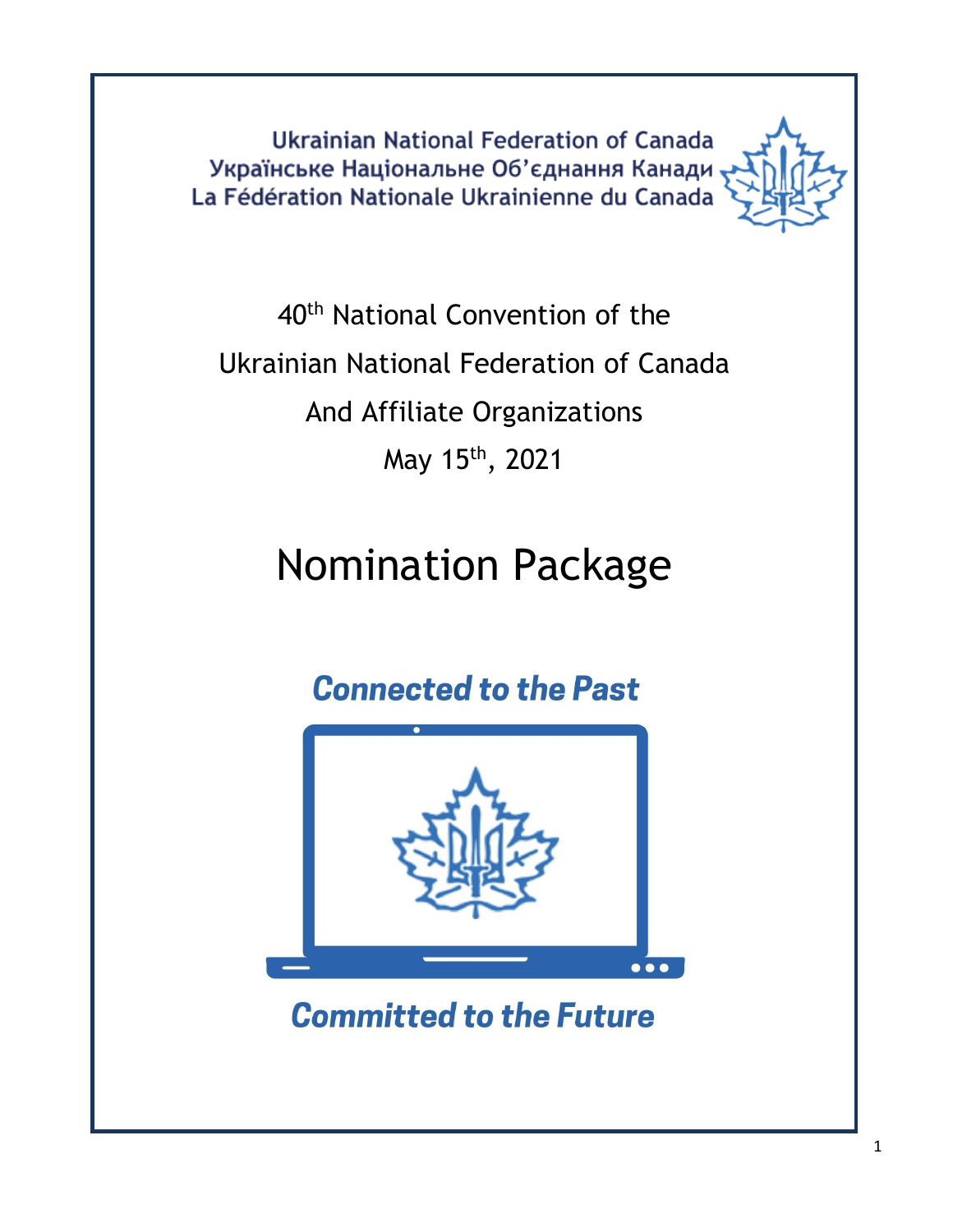# **UNF Board of Directors**

The Ukrainian National Federation Board of Directors, in accordance with the Articles of Incorporation is comprised of 7-25 Directors, who, together form the whole of the Board. The following positions are open for nomination to the 2021-2024 UNF of Canada Board of Directors (\*Board Member Duties Are Listed Below).

| <b>President</b>        | <b>Vice President East</b>   | <b>Vice President West</b>                       | <b>Secretary</b> | <b>Treasurer</b> |
|-------------------------|------------------------------|--------------------------------------------------|------------------|------------------|
| <b>Members at Large</b> | <b>Audit Committee Chair</b> | <b>Audit Committee</b><br><b>Member At Large</b> |                  |                  |

# **UNF Board of Directors – Duties & Resonsibilities**

#### **President**

The President shall serve as the head of the UNF of Canada for a 3-year term. The president is responsible for representing the organization across Canada and abroad, and working with the board, to set the strategy and direction of the organization for the 3-year term.

#### **Vice President East and Vice President West**

The Vice Presidents shall step in for the President as required for official duties on behalf of the Organization. The Vice Presidents shall also be responsible for the Organization's Governance program as the "keepers" of the organization's Operating Policies & Guidelines.

#### **Secretary**

The National Secretary shall provide day-to-day direction and oversight to the staff coordinating action items of the Board with the staff and ensuring task/project assignments are completed on time. The National Secretary shall be responsible for coordinating the internal communication of the board, including notification of meetings, planning of discussions and dissemination of accurate information including Minutes, Agendas, Memos and Electronic Notifications.

#### **Treasurer**

The Treasurer shall chair the Finance Committee and will provide the overall management of the organization's finances. The treasurer shall be responsible for reviewing and reporting on the financial activity of the organization, and for budgeting and developing a funding strategy for the organization's operations, programs and activities.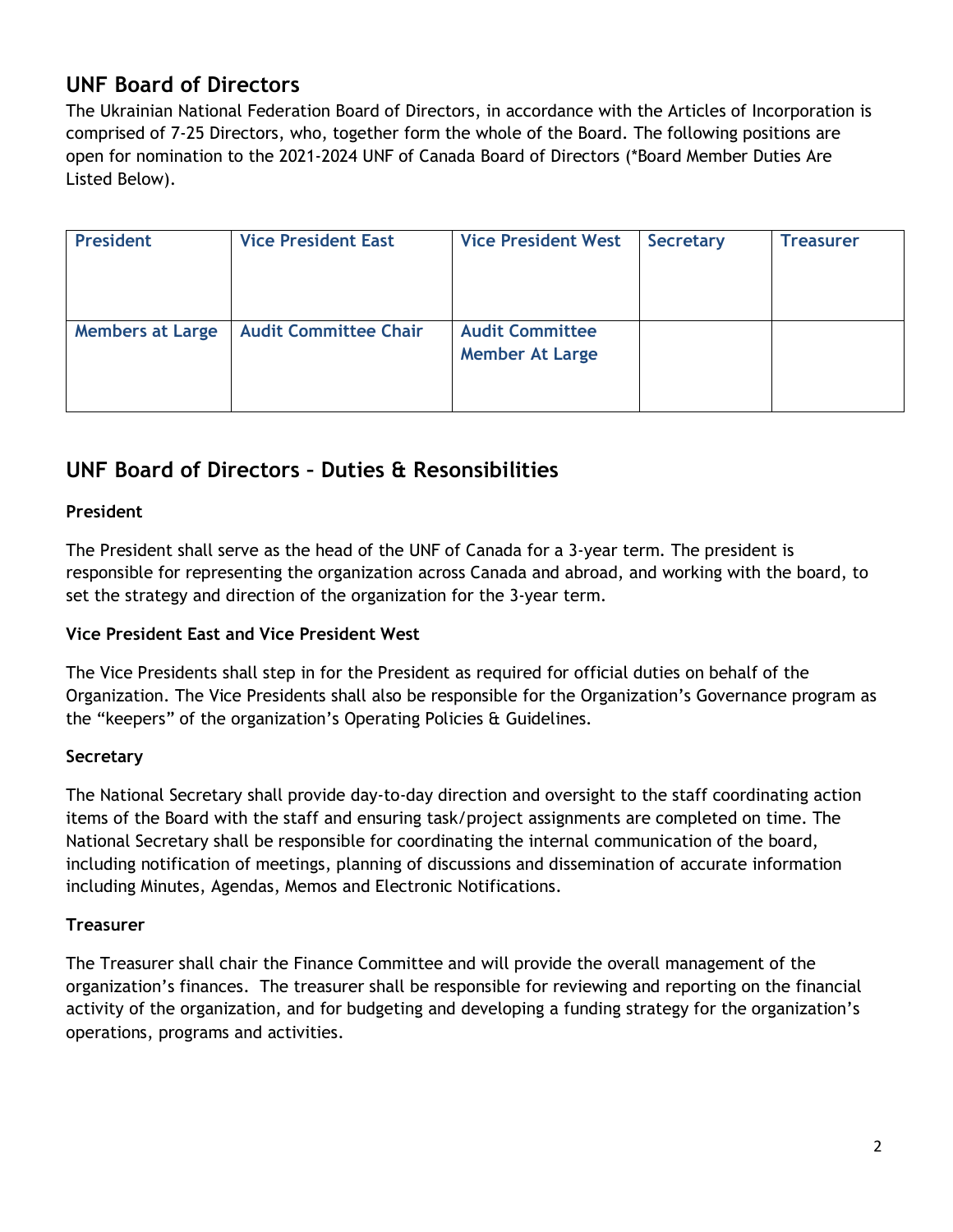#### **Members At Large**

The Member At Large shall be a member in good standing of the UNF of Canada, and is expected to take an active role chairing, or being a member of one or more of the organization's Standing Committees.

#### **Audit Committee Chair**

The Audit Committee Chair shall serve as Chairperson of the organization's Audit Committee who monitor the activity of the organization and prepare a report to the UNF National Convention every three years.

#### **Audit Committee Member At Large**

The Audit Committee Member At Large shall serve on the Audit Committee and work with the chair to monitor the activity of the organization and prepare a report to the UNF National Convention every three years.

#### **UNF Board of Directors – Committees**

The Board of Directors shall, at its first meeting appoint committees of the Board which will be made up of members of the board of directors and may include associate membership from the general membership of the UNF of Canada. The Committees of the Board shall be responsible for Organizing, Executing & Reporting on activities & programs specific to their terms of reference. The following are the standing committees of the UNF of Canada Board of Directors, however the board may choose to expand the list of committees as the activities of the organization demand. \*Note: the following list does not constitute the full terms of reference for each committee, it is simply an indicatory/explanatory note on the standing committees of the UNF.

#### **Executive Committee**

The Executive Committee is chaired by the President, and is comprised of the Vice Presidents, the Secretary & the Treasurer. The Executive Committee holds the signing authority for the Organization, and shall work to set the vision, and strategy for the Board of Directors during each 3 year term.

#### **Audit Committee**

The Audit Committee shall be responsible for auditing the activity of the organization on a quarterly basis and ensuring the preparation of the organization's annual reporting requirements. The committee shall provide their 3-year report to the Convention of the UNF of Canada.

#### **Nominations Committee**

The Nominations Committee shall work primarily during the final year of the Board's 3 year term to complete a slate of the incoming Board of Directors.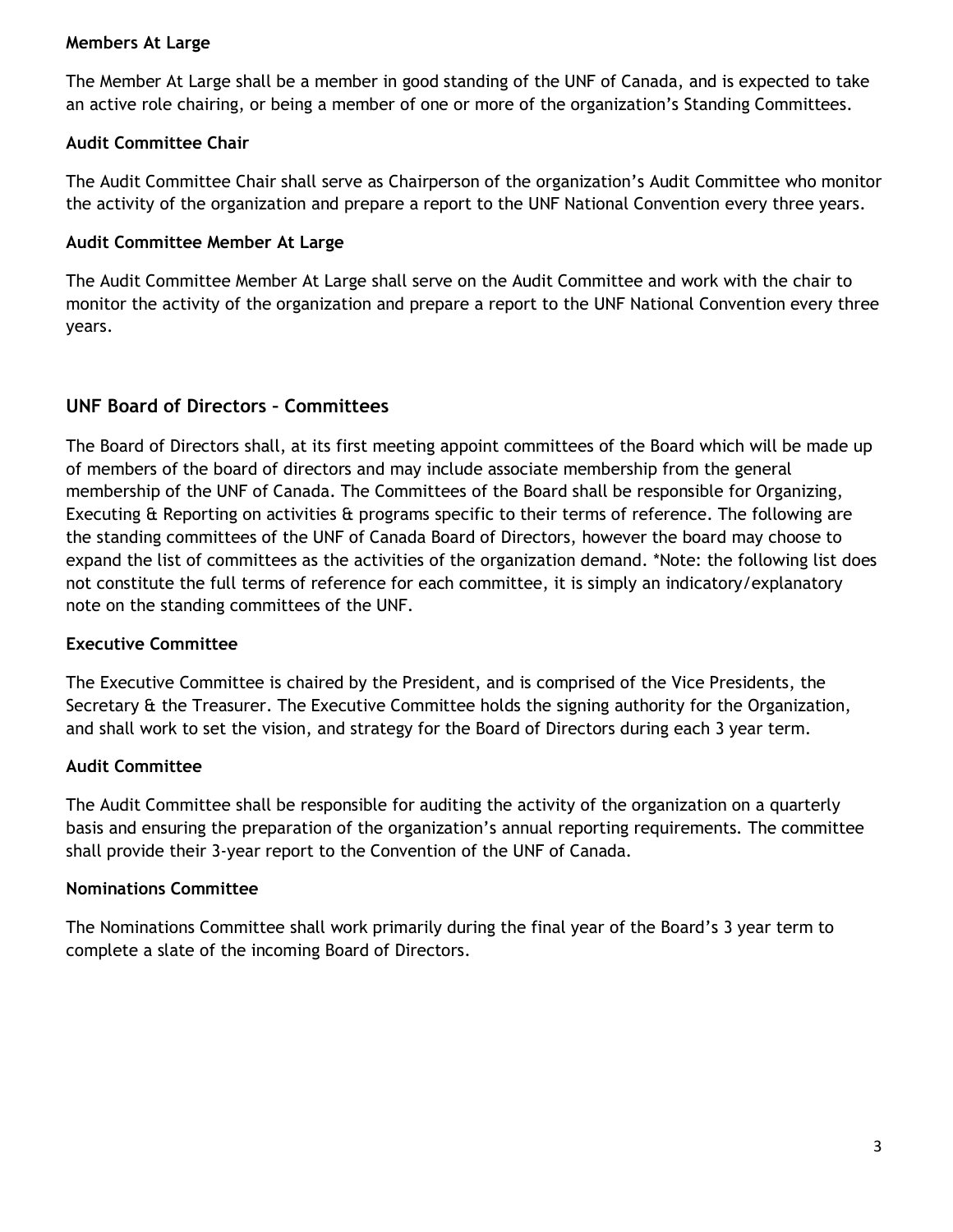#### **Ridna Shkola Committee**

The Ridna Shkola committee shall be the organizer, Point of Contact and Coordinator of education initiatives of the UNF across Canada. Working with Branches & Local Committees to ensure a shared vision and deliver a consistent Ridna Shkola Program in as many of the UNF's branches as possible.

#### **New Pathway Oversight Committee**

The New Pathway Oversight Committee shall be responsible for the operations of the New Pathway-Ukrainian News Media Group, setting the direction and strategy for the operations on behalf of the UNF Board of Directors.

#### **Paul Yuzyk Institute for Youth Leadership Committee**

The Paul Yuzyk Institute for Youth Leadership Committee shall be responsible for Planning, Organizing & Executing on the vision of the PY Institute, ensuring that its programs are funded, effective and addressing the needs of the community.

#### **Canada-Ukraine Parliamentary Program Integration Committee**

The CUPP Integration Committee shall be responsible for developing the integration and funding plan which envisions the implementation of the CUPP Program as an internal initiative of the UNF. The committee will also develop and implement the strategy of a Canadian-Ukrainian component of the CUPP Program, opening the experience up to Canadian-Ukrainian students.

#### **Branch Engagement & Development Committee**

The Branch Engagement & Development Committee is responsible 1) The ongoing engagement of UNF & AO Branches across Canada, ensuring that a common vision of the organization is shared from coast to coast, and that regular communications, information, meetings and visits take place between the Board of Directors and the Branches, and also between Branches themselves. 2) The identification of programs in regions targeted as prime for the expansion of the UNF through new branches.

#### **Finance Committee**

The finance committee shall be chaired by the Treasurer. The committee will set the National Budget of the organization, develop funding strategies and work with the Board of Directors to ensure the sustainable development of National Programs. The committee shall review & present the financial and other reports required for mandatory reporting on behalf of the organization.

**See Next Page for Nomination Form**